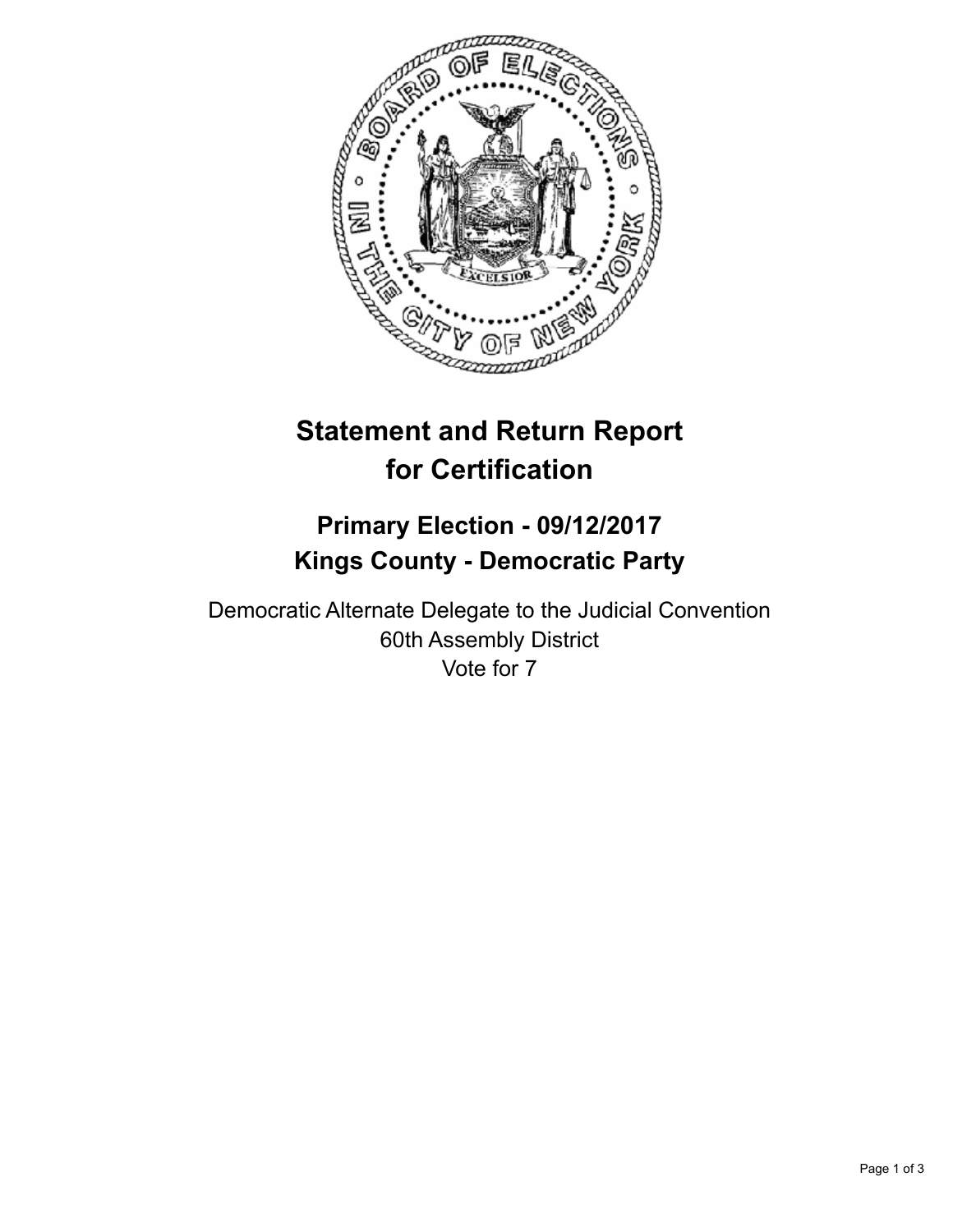

## **Assembly District 60**

| <b>PUBLIC COUNTER</b>                                    | 8,338          |
|----------------------------------------------------------|----------------|
| <b>MANUALLY COUNTED EMERGENCY</b>                        | $\mathbf{1}$   |
| <b>ABSENTEE / MILITARY</b>                               | 153            |
| AFFIDAVIT                                                | 38             |
| <b>Total Ballots</b>                                     | 8,530          |
| Less - Inapplicable Federal/Special Presidential Ballots | 0              |
| <b>Total Applicable Ballots</b>                          | 8,530          |
| <b>ALICE LOWMAN</b>                                      | 2,625          |
| <b>ANA FISCHER</b>                                       | 2,537          |
| <b>HELEN JARRETT</b>                                     | 2,823          |
| <b>MUBA YAROFULANI</b>                                   | 1,665          |
| <b>JOSHUA BARKER</b>                                     | 2,518          |
| <b>TETINA BUNCHE-EVANS</b>                               | 2,126          |
| <b>GWENDOLYN DUNHAM</b>                                  | 2,445          |
| <b>KORY TURNER-BEY</b>                                   | 1,311          |
| AMANDA DENNIS-JAMES                                      | 2,510          |
| <b>DELORES MILLER</b>                                    | 2,374          |
| PATRICIA REID                                            | 2,401          |
| <b>LINDA MILLER</b>                                      | 2,431          |
| BERURYAH BATYEHUDAH (WRITE-IN)                           | 1              |
| <b>BOB ORTON (WRITE-IN)</b>                              | $\mathbf{1}$   |
| KAISSAN O BARKSDALE (WRITE-IN)                           | 1              |
| MESIDOR AZOR (WRITE-IN)                                  | $\mathbf{1}$   |
| UNATTRIBUTABLE WRITE-IN (WRITE-IN)                       | 12             |
| WASHETTA BETHEL (WRITE-IN)                               | $\overline{2}$ |
| <b>Total Votes</b>                                       | 27,784         |
| Unrecorded                                               | 31.926         |